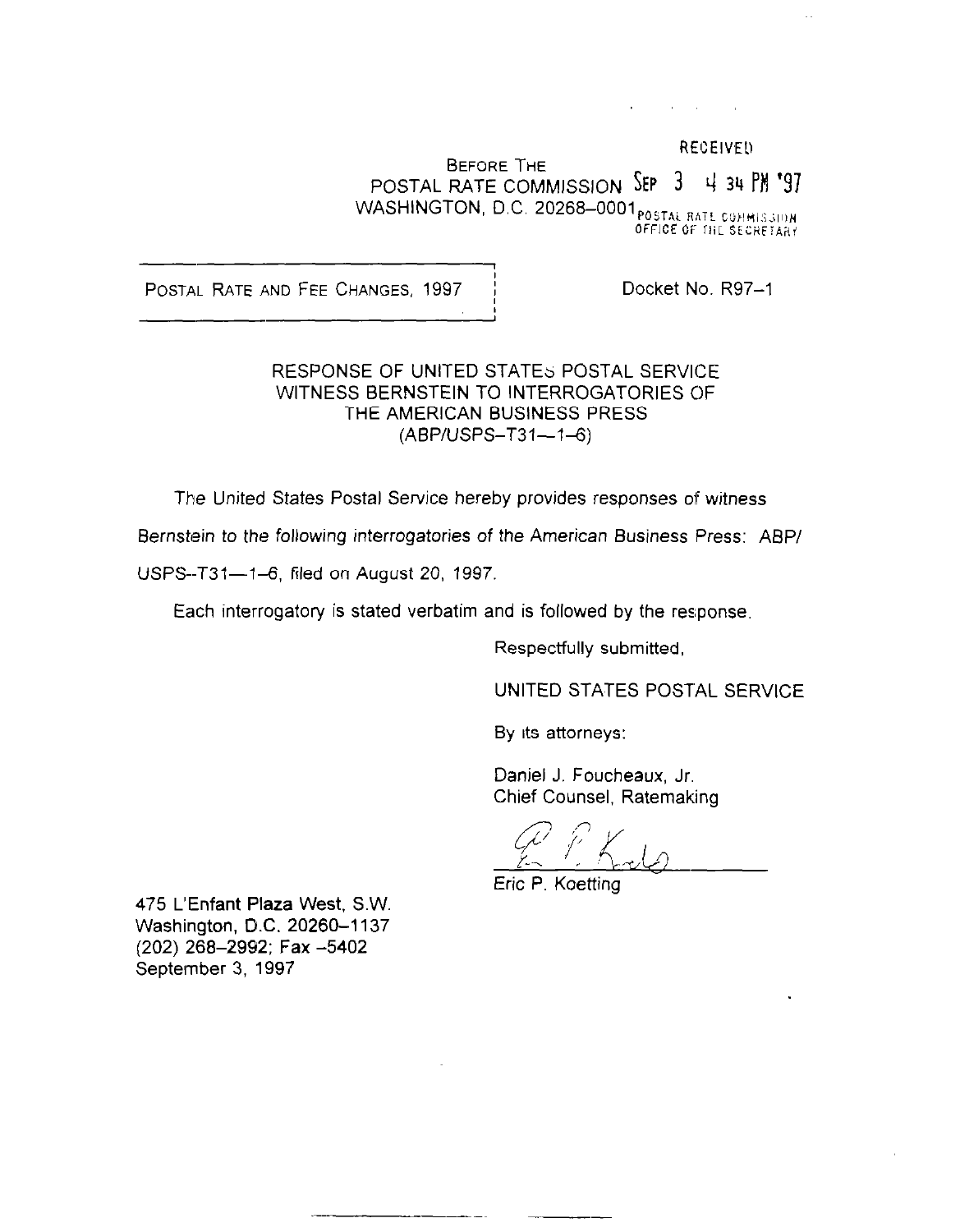ABP/USPS-T31-1. You state at page 2 that your purpose is to present prices that achieve the dual goals of satisfying the break even requirement and minimizing the "burderl on mailers" based on Ramsey pricing.

- a. That is a descnption of your testimony. What is your understanding of the "purpose" of your testimony as part of the overall Postal Service presentation in this case? In other words, in your view, how does this testimony support the rate increase request filed?
- b. What were your instructions from the Postal Service prior to the preparation of this testimony?

#### RESPONSE:

a. My understanding of the purpose of my testimony as part of the overall case is to provide the Postal Servrce and the Postal Rate Commission with an understanding of economic efficiency as it relates to postal rate making, present postal rates for the 1998 Test Year based on the principle of economic efficiency, and give all interested parties a methodology for evaluating the costs -- in terms of lost economic efficiency -- of other considerations that they may use to propose and establish postal rates.

I do not know how my testrmony supports the specific rate changes proposed by the Postal Service. For a discussion of the use of Ramsey price principles in postal rate making, please see the testimony of Donald J. O'Hara (USPS-T-30).

b. I was instructed by the Postal Service to present theoretical, intuitive, and empirical Ramsey price analysis of postal rates for the 1998 Test Year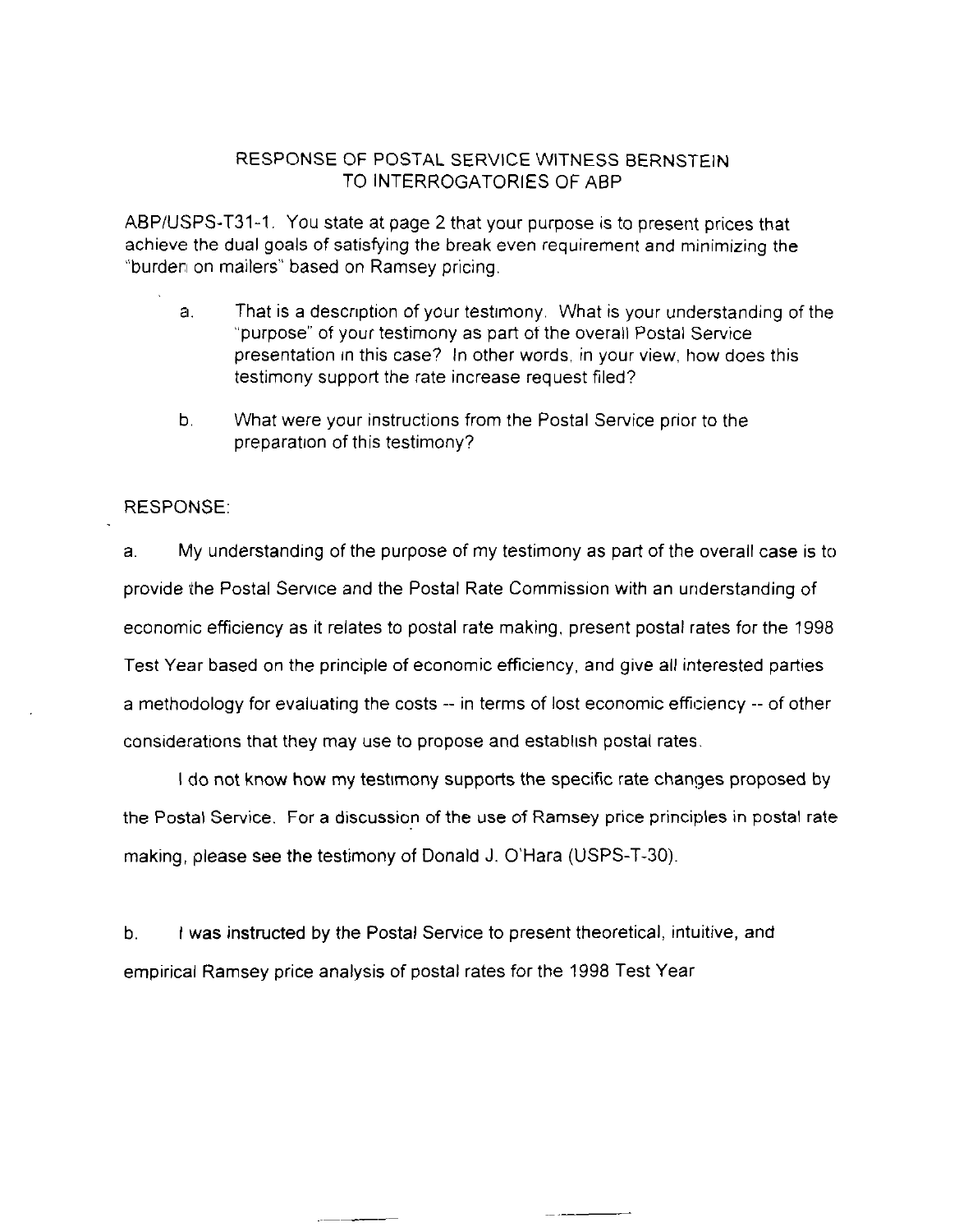ABP/USPS-T31-2. YOU show that at page 4 that if Ramsey pricing were Implemented, the average postage for penodicals would increase from 22.56 cents to 47 24 cents, or by 109%

- a. Confirm that but for the fact that rates for preferred subclasses of periodicals are tied to the regular rates, this increase would have been greater. By how much?
- b. Given the increase for periodicals under Ramsey pricing, please explain how its implementation would minimrze the burden on periodical mailers
- C. If your answer is that the burden on periodicals mailers would not be minimized, explain on what mailers the burden would be minimized.

# RESPONSE:

a. A discussion of the pricing of Regular Periodicals is presented in my testimony at

page 62, lines 7 through 18 and repeated here for convenience

Periodicals Regular mail is not completely inelastic, but its own-price elasticity of only -0.143 suggests that large amounts of net revenue could be raised from this product with very little social loss. However, the mark-up of the three preferred subclasses of Periodicals mail is tied to the mark-up of Regular Mail. Therefore, while there would be little social loss in Regular mail from a large increase in Regular mail price, there would be a potentially large social loss, from the corresponding higher prices for the three preferred subclasses of Periodicals mail. Therefore, the price of Periodicals Regular mail is constrained below its "true" Ramsey price. Since Periodicals mail is less elastic than First-Class letters, it should have a higher mark-up. To maintain the relative mark-ups called for by Ramsey pricing, Periodicals Regular mail IS assigned a mark-up of 113.62 percent, or 1 .I times the 103.29 percent Ramsey mark-up for First-Class letters.

Thus, there were two considerations involved in the pricing of Regular

Periodicals: i) the link between the mark-ups of the Regular and Preferred subclasses

as noted in this interrogatory and ii) the decision to constrain the Ramsey mark-up of

Regular Periodicals to be ten percent greater than the First-Class letter mark-up to

reflect the fact that Regular Periodicals is less price elastic than First-Class letters.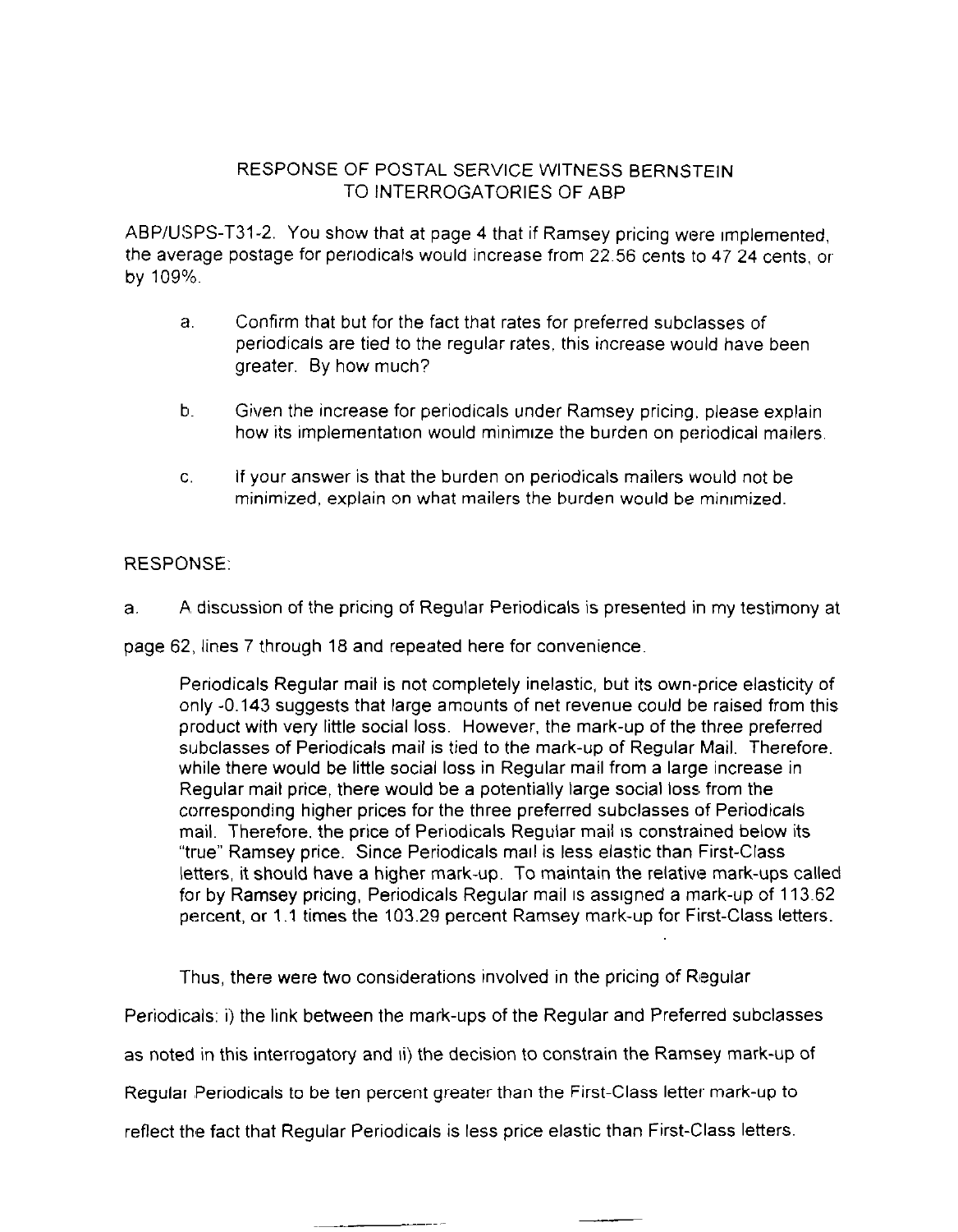As explained in my response to NAA/USPS-T31-1(d), I did not calculate Ramsey prices independent of the constraints on the mark-ups of the preferred subclasses.

b and c. Ramsey pricing does not minimize the burden on users of any particular mail product, which would be achieved by setting the price of that product equal to its marginal cost. Instead, Ramsey pricing yields mark-ups above marginal cost on all products (imposing some burden on users of all products) in a way that minimizes the total burden across all users.

والمستعمل والمستندر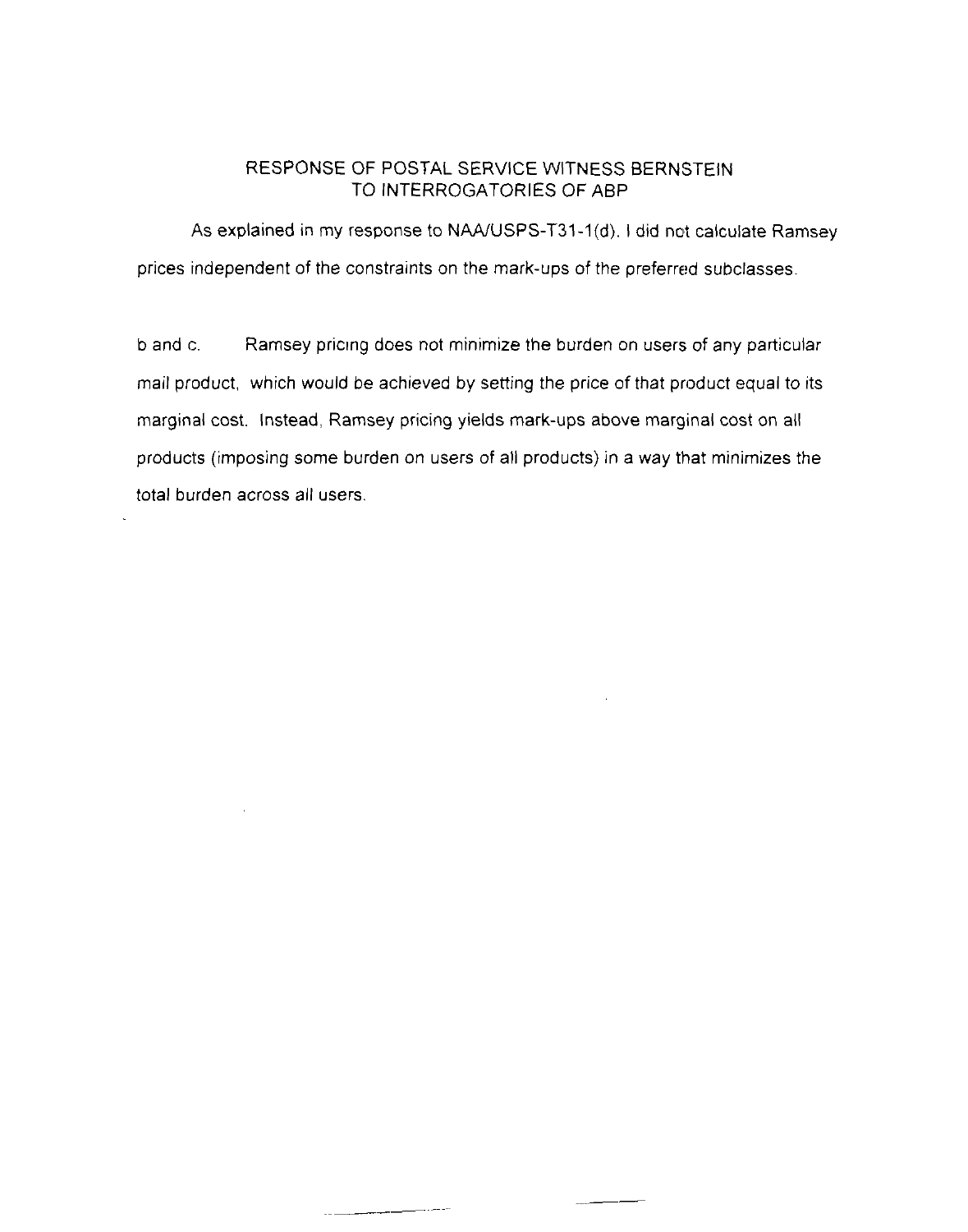ABPIUSPS-T31-3. Do you agree that if Ramsey pricing were to be irnplemented as you propose it, there would be fewer periodicals mailed than there would be if the rates proposed by the Postal Service were implemented? How many fewer?

#### RESPONSE.

As the accompanying table shows, under the Ramsey prices proposed in my testimony, total volume of the Periodicals class is forecasted to be 9.479.917 million pieces, or 778.056 million pieces less than the forecasted total volume under rates proposed by the Postal Service.

| (In millions of pieces) |                                    |                                                  |                                           |  |  |
|-------------------------|------------------------------------|--------------------------------------------------|-------------------------------------------|--|--|
| <b>Subclass</b>         | Test Year Volume<br>(Ramsey Rates) | <b>Test Year Volume</b><br>(USPS Proposed Rates) | Volume Effect of<br><b>Ramsey Pricing</b> |  |  |
| In-county               | 745.225                            | 901.870                                          | $-156.645$                                |  |  |
| Nonprofit               | 2,011.876                          | 2,161.077                                        | $-149.201$                                |  |  |
| Classroom               | 26.825                             | 47.452                                           | $-20.627$                                 |  |  |
| Regular                 | 6,695.991                          | 7.147.574                                        | -451.583                                  |  |  |
| Total                   | 9,479.917                          | 10,257.973                                       | $-778.056$                                |  |  |

TABLE A Forecasted Test Year Volumes of Periodicals Mail  $T_{\rm e}$   $\sim$   $\epsilon$   $\sim$   $\sim$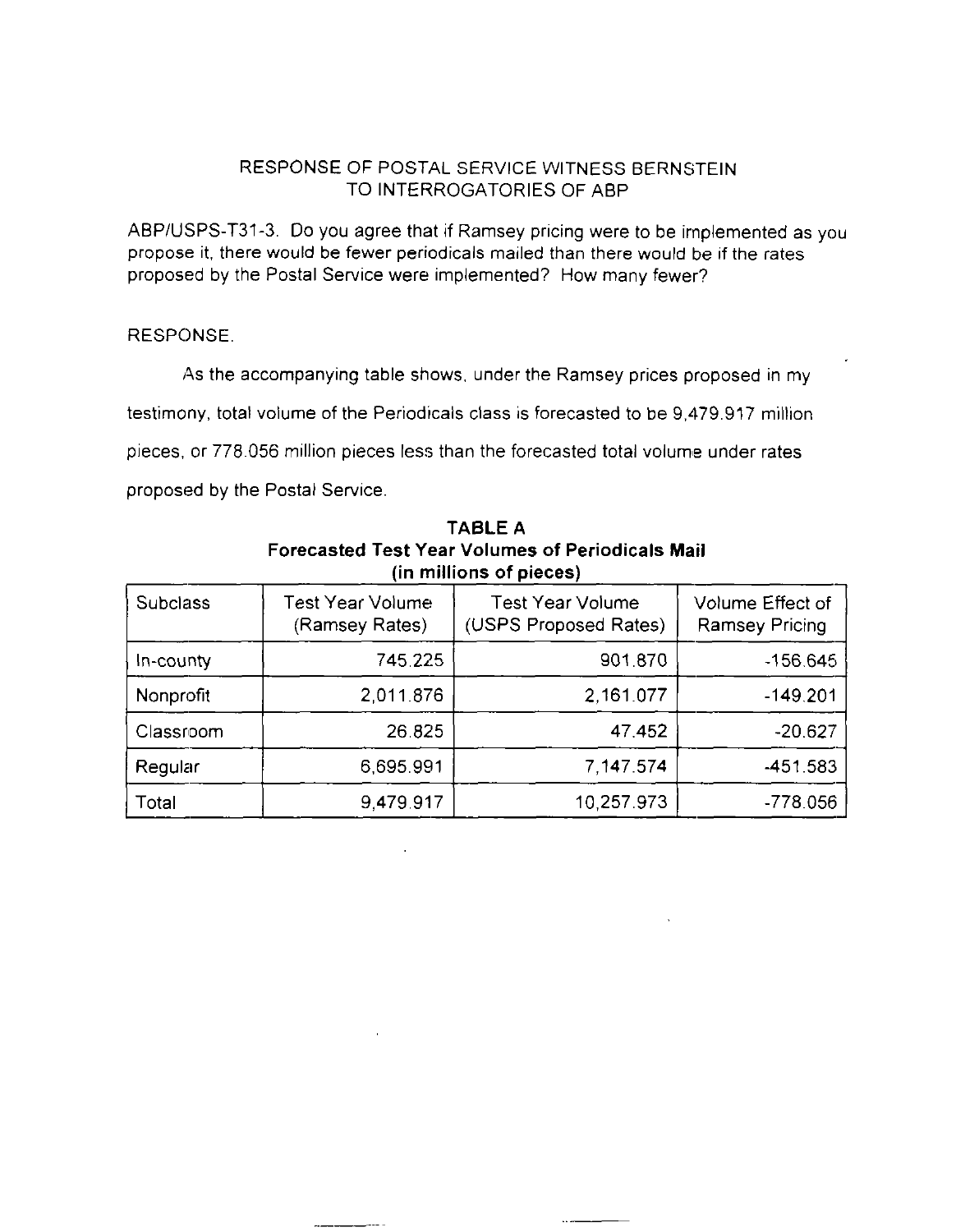ABP/USPS-T31-4. Do you agree that if Ramsey pricing were to be implemented as you propose it, there would be more advertising mail than there would be if the rates proposed by the Postal Service were implemented? How much more?

## RESPONSE:

'The definition of advertising mail is less clear than the definition of Periodicals mail referred to in the previous interrogatory, ABP/USPS-T31-3. While most advertising mail is sent as Standard A, some First-Class mail is advertising and obviously catalogs sent as Standard B mail could be considered advertising. Table B compares the Test Year volumes of Standard A mail (excluding single-piece mail) under Ramsey pricing and under the rates proposed by the Postal Service. As Table B shows, the volume of advertising mail so defined is forecasted to be 8.355.697 million pieces more under Ramsey pricing than under the rates proposed by the Postal Service.

| in munona oi hiereal |                                    |                                                  |                                           |  |  |
|----------------------|------------------------------------|--------------------------------------------------|-------------------------------------------|--|--|
| Subclass             | Test Year Volume<br>(Ramsey Rates) | <b>Test Year Volume</b><br>(USPS Proposed Rates) | Volume Effect of<br><b>Ramsey Pricing</b> |  |  |
| Regular              | 32.477.211                         | 37,627.555                                       | $-5, 150.344$                             |  |  |
| <b>ECR</b>           | 42 218.488                         | 28,686.181                                       | $+13.532.307$                             |  |  |
| Nonprofit            | 9.827.207                          | 10,550.968                                       | $-723.761$                                |  |  |
| Nonprofit ECR        | 3,268.778                          | 2,571.283                                        | $+697.495$                                |  |  |
| Total                | 87,791.684                         | 79,435.987                                       | $+8.355.697$                              |  |  |

TABLE B Forecasted Test Year Volumes of Standard A Bulk Mail  $\lim$  millions of pieces)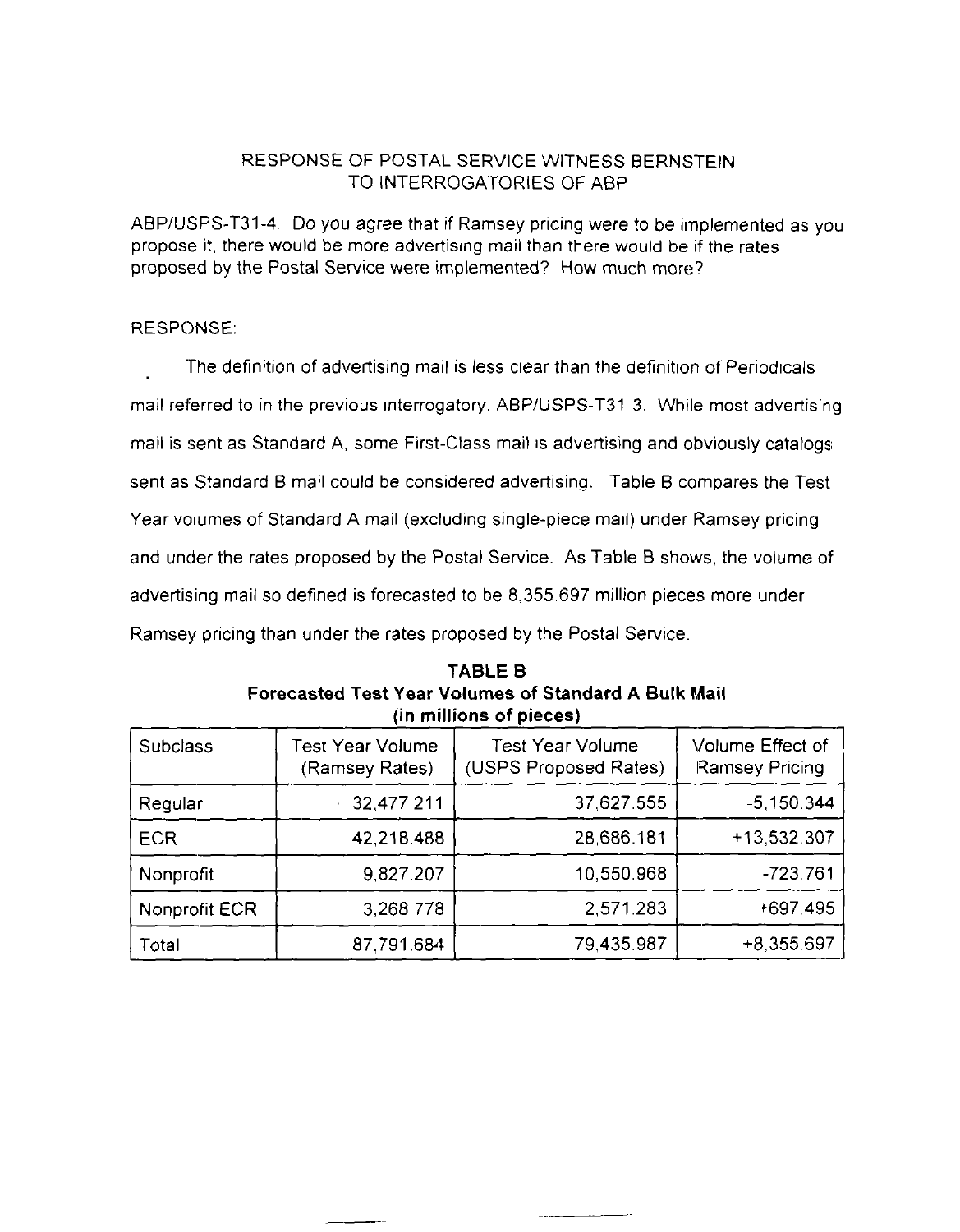ABP/USPS-T31-5. You state at page 62 that "large amounts" of additional revenue could be raised from periodical mailers with "very little social loss." Please define "social loss" as you have used the term and describe the small amount of social loss that would be in your opinion be experienced.

#### RESPONSE:

The social loss as it relates to my testimony is defined as the sum of the change in consumer surplus and the change in Postal Service net revenues. This sum is negative because raising net revenues requires pricing above marginal cost and prices, above rnarglnal cost lead to a decline in consumption. The social loss is related to this decline in consumption since units not consumed provide no benefit to mailers or the Postal Service. Any postal rate schedule that satisfies the break-even requirement will result in a social loss. Ramsey pricing minimizes this social loss and therefore minimizes the loss of mailer consumer surplus since Postal Service net revenues are the same under any pricing schedule.

In the case of Regular Periodicals mail, the social loss is small because an increase in price causes only a relatively small decline in volume. Table C shows the reduction in consumer surplus, the increase in Postal Service net revenues, and the social loss (equal to the sum of the loss of consumer surplus and gain in net revenues) from Regular Periodicals mail.

| <b>Subclass</b>            | Loss of Consumer<br>Surplus Under<br><b>Ramsey Pricing</b><br>from Table 13<br>$(USPS-T-31)$ | Increase in Net<br>Revenues under<br><b>Ramsey Pricing</b><br>from Table 11<br>$(USPS-T-31)$ | <b>Difference</b><br>(Social Loss<br>due to decline in<br>consumption) |
|----------------------------|----------------------------------------------------------------------------------------------|----------------------------------------------------------------------------------------------|------------------------------------------------------------------------|
| <b>Regular Periodicals</b> | $-$ \$1,396.2 million                                                                        | \$1,342.4 million                                                                            | $-553.8$ million                                                       |

TABLE C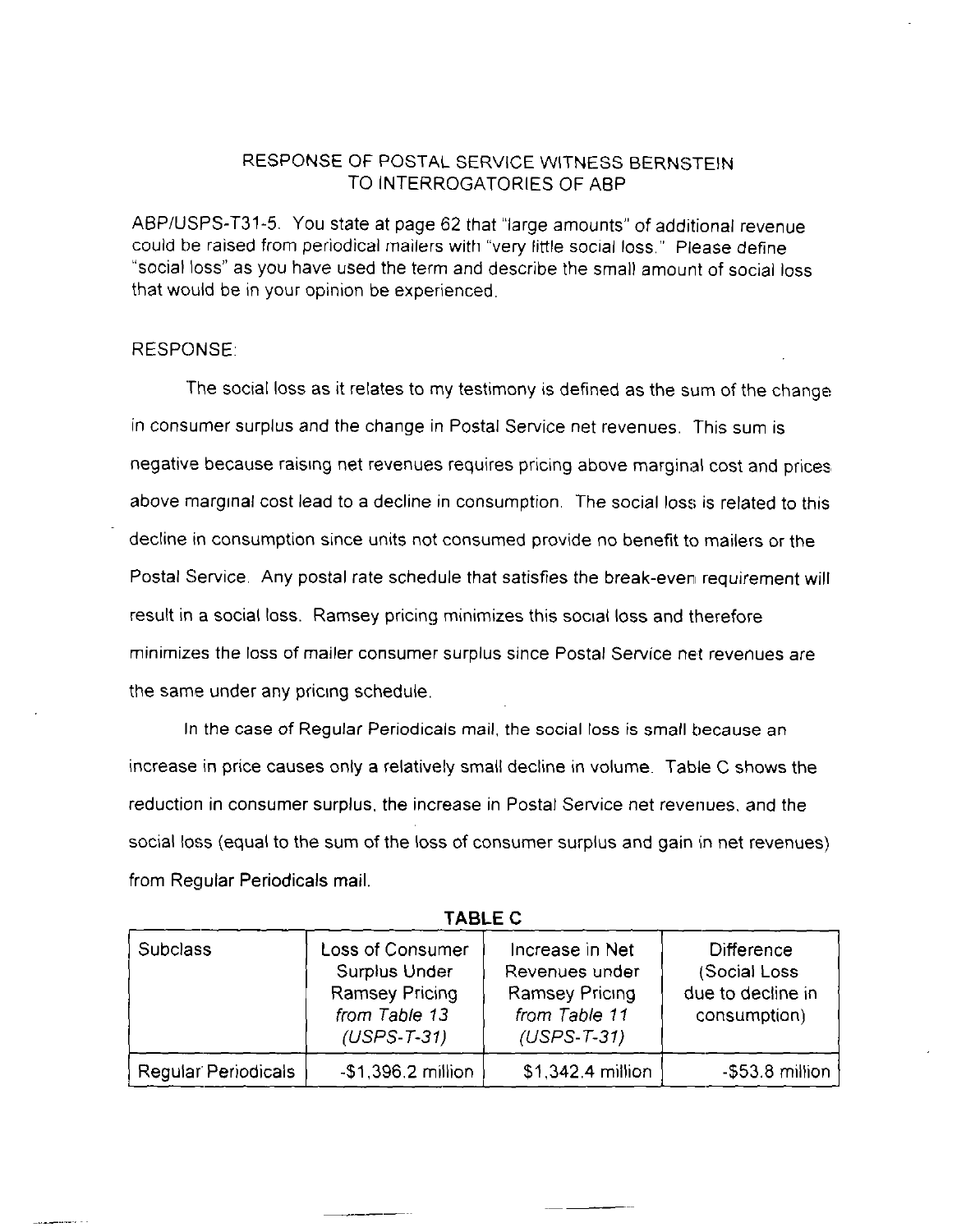Table C shows that Ramsey pricing of Regular Periodicals mail raises \$1,342.4 million

 $\overline{a}$  and  $\overline{a}$  are  $\overline{a}$ 

of net revenue while causing a social loss of only \$53.8 million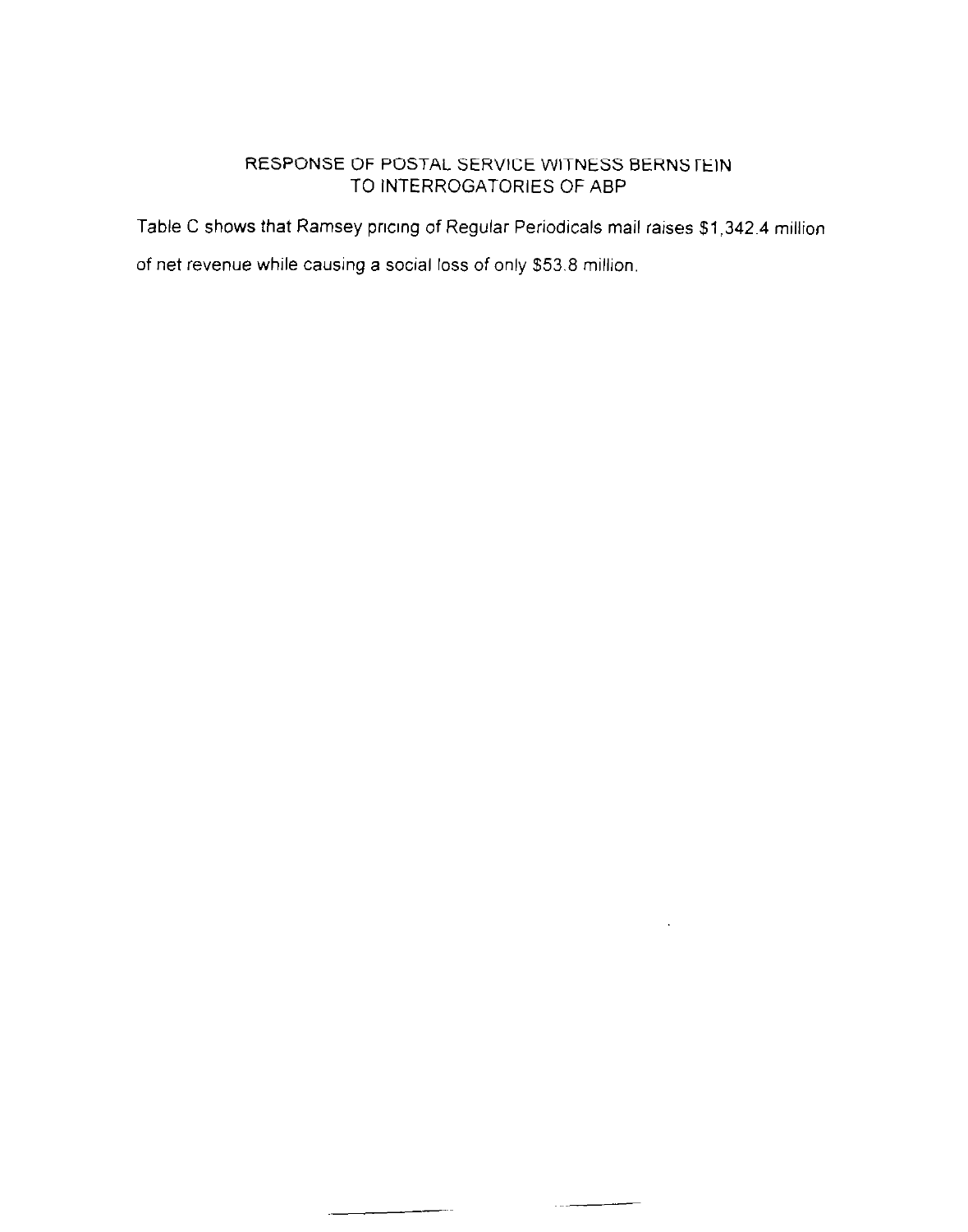ABPIUSPS-T31-6. Your colleague, Professor Tolley, describes the trend toward growth in specialty magazines. Assume that there would be fewer such magazines if periodical postage rates doubled. Would this factor enter into your calculation of social loss? Exolain.

## RESPONSE:

I did not distinguish between specialty and non-specialty magazines in my

calculations of change in consumer surplus or change in Postal Service net revenues.

Any decline in volume of specialty magazines that would result from Ramsey pricing is

 $-$ 

. included in the estimated change in Regular Periodicals consumer surplus, net

revenues, and social loss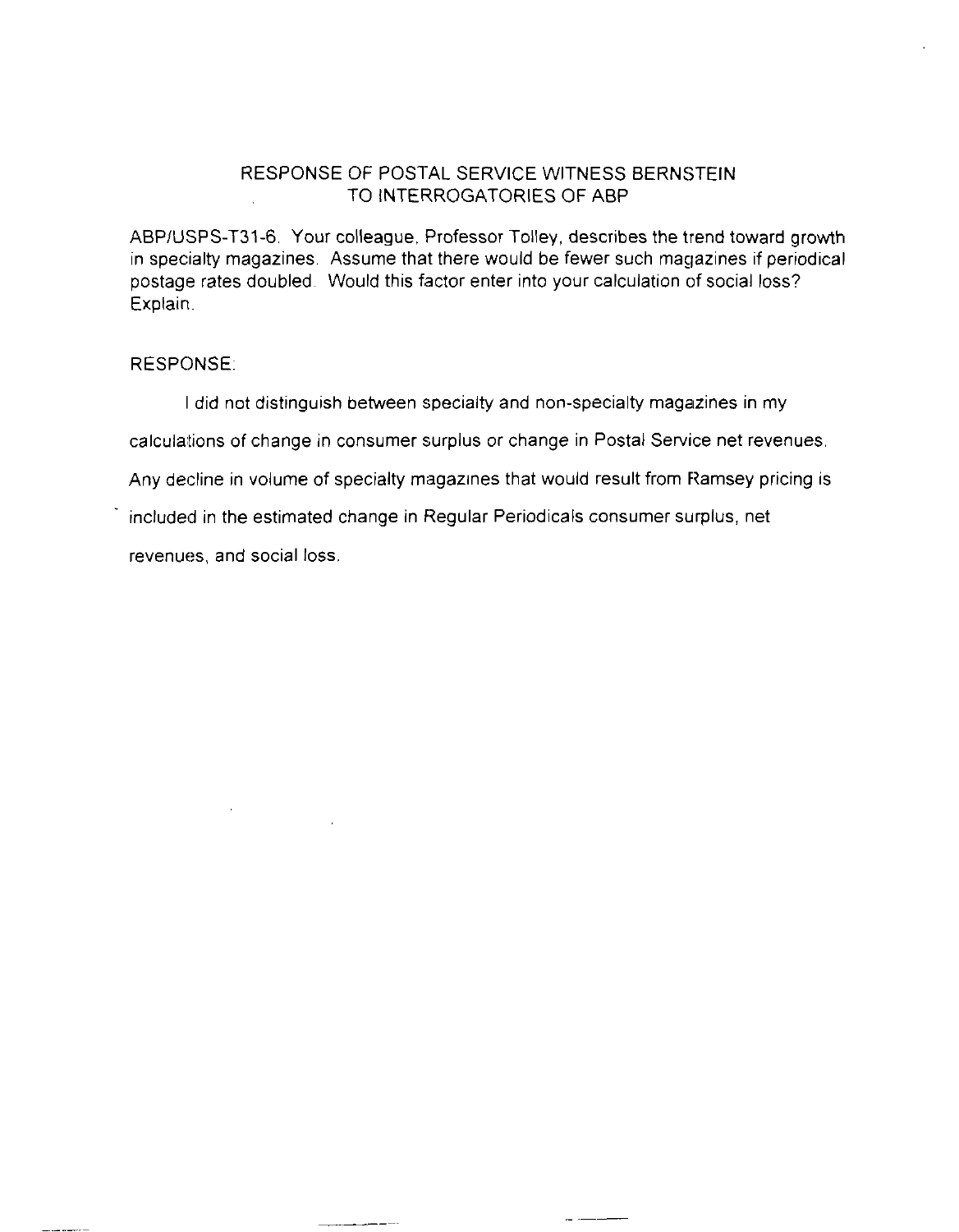#### DECLARATION

I, Peter Bernstein, declare under penalty of perjury that the foregoing answers are true and correct to the best of my knowledge, information and belief.

(Signed)

August 28, 1997<br>(Date)